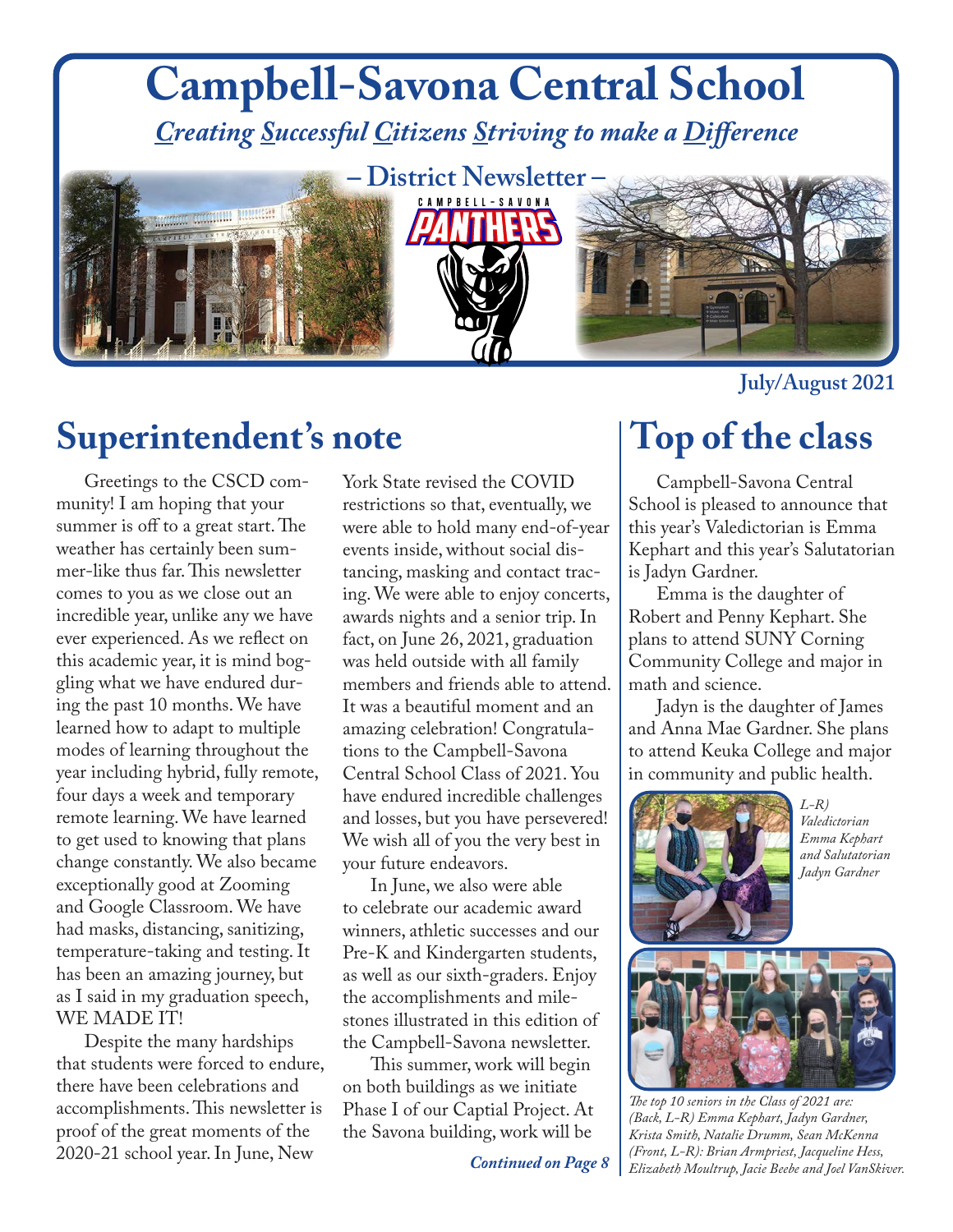### **2021 graduates share their plans for the future**

**Phoebe Adams** will attend Corning Community College to study nursing.

**AlishiaAkins** will enter the workforce.

**Dalton Archibald** will enter the workforce in the field of carpentry. **Bryan Armpriest** will attend Corning Community College and plans to pursue a career as a high school biology teacher. **William Aumick** will enter the workforce in the field of building construction with the goal of owning his own business. **Pacen Austin** will enter the workforce as a truck driver. **Jacie Beebe** will attend Elmira College to study nursing and plans to pursue a career as a neonatal doctor of nursing practice. **Zoey Bendzus** will enter the workforce.

**Jackson Benham** will enter the workforce.

**Joseph Black** will enter the workforce with his family business. **Meghan Blodget** will enter the workforce as an automotive technician.

**Kylie Boyle** will attend Corning Community College and plans to pursue a career as an elementary school teacher.

**Morgan Caward** will enter the workforce.

**Mitchell Closkey** will attend Corning Community College and plans to pursue a career in engineering.

**Destiny Conklin** will enter the workforce as a nurse.

**Kyle Cooper** will enter the workforce.

**Leeann Cordes** will join the Air Force and plans to pursue a career as a psychologist.

**Ethan Davidson** will attend Corning Community College and plans to pursue a career as a psychologist and continue to study theatre.

**IanDavis** will attend Corning Community College and plans to pursue a career in computer science. **Jenessa Davis** will attend Corning Community College and plans to pursue a career as an elementary school teacher.

**Emily Dean** plans to pursue a career in psychology.

**HayleeDemong** will enter the workforce.

**Jacklynn Drake** will enter the workforce.

**Natalie Drumm** will attend Keuka College to study community and public health and plans to become a neurology physician assistant. **Kyle Fitzpatrick** will attend SUNY Geneseo to study business administration and plans to own his own business.

**Raven Foskey** will attend BOCES to pursue a career as an esthetician. **Jadyn Gardner** will attend Keuka College to study community and public health and plans to pursue a career as a health care professional. **Faith Good** will enter the

workforce.

**Sabrina Grave** will enter the workforce and plans to pursue a career in the field of digital media arts.

**Sharon Hankinson** will enter the workforce with a goal of starting a photography business.

**Lydia Hawken** will attend Corning Community College.

**Tiana Hayner** will pursue a career as a psychiatrist.

**Jacqueline Hess** will attend St. Bonaventure University and plans to pursue a career as a psychologist. **Ash Holmes** plans to pursue a career as an English teacher. **Hailey Hoskins** will attend Corning Community College and plans to pursue a career in nursing. **Taytum Hurlburt** will attend Corning Community College and plans to pursue a career as a pediatric physician assistant. **Kaden Jewell** will enter the workforce in the field of construction.

**Liam Jones** will attend Keuka College to study nursing and pursue a career as a pediatric surgeon.

**Emma Kephart** will attend Corning Community College to study math and science. **Aaleigha Kizis** will attend Corning Community College to study nursing.

**Jonathan Madigan** will attend Lincoln Tech and plans to pursue a career as a collision repair technician.

**Samara Mallernee** will attend Corning Community College.

**Gregory Mathews** will attend Corning Community College and plans to pursue a career as a history teacher.

**Sean McKenna** will attend Corning Community College to study history and political science and plans to pursue a career as a history teacher.

**Elana McNulty** will enter the workforce as an HVAC technician/ electrician.

**Elizabeth Moultrup** will attend Alfred State and plans to pursue a career as a veterinarian technician. **Branon Nichiporuk** will enter the workforce in the field of building construction.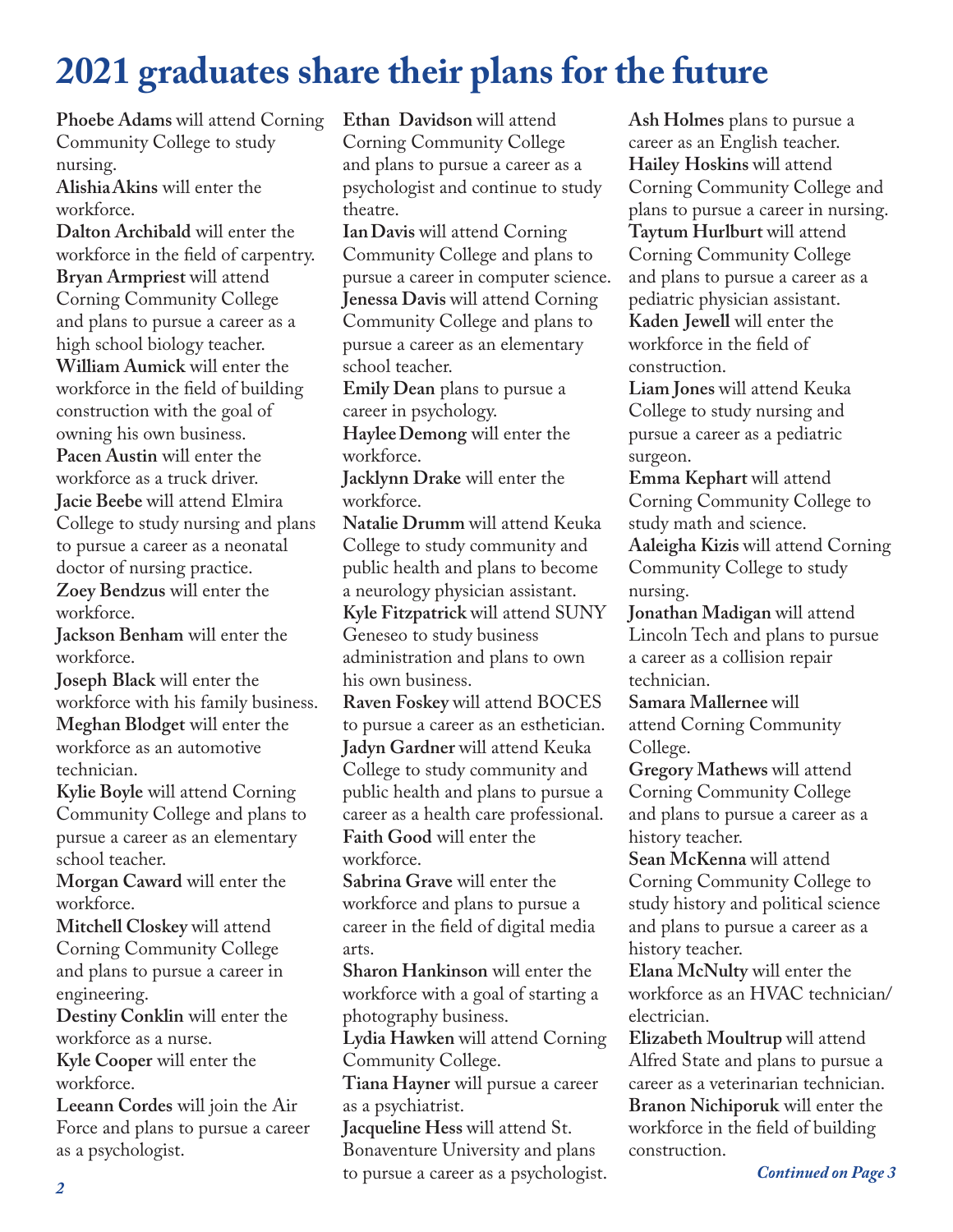#### *Graduates, continued*

**Kayla Nichiporuk** will attend Corning Community College and plans to pursue a career as a counselor.

**Michaela Nichols-Johnson** will enter the workforce.

**Damian Orr** will attend Alfred State and plans to pursue a career as an automotive technician. **Kassie Parulski** will enter the workforce.

**Brenden Risley** will attend Daemen College to study predental and plans to pursue a career as a dentist.

**CaitlinRobbins** will attend Corning Community College. **Hannah Sebring** will attend Alfred State and plans to pursue a career in culinary arts.

**Krista Smith** will attend SUNY Albany to study biochemistry and plans to pursue a career as a medical lab scientist.

**Austin Soles** will attend Corning Community College.

**Tyson Spangenberg** will enter the workforce and plans to pursue a music career.

**Anthony Sutton** will enter the workforce.

**Tacoma Swenor** will join the U.S. Army as Infantry.

**Jayde Taft** will enter the workforce. **Jerry Taft** will enter the workforce. **Steven Tammelin** will attend Corning Community College to study business.

**Joel VanSkiver** will attend Penn State to study food science and plans to pursue a career as a food scientist.

**Tianna Wood** plans to pursue a career in nursing.

**Londyn Wray** will join the U.S. Army as K9 Military Police.



Sixth-graders were recognized and celebrated on June 22 as they made the transition from Savona Elementary School to Campbell Jr./Sr. High School. The experiences they have had in elementary school will prepare them for the next phase of education. Great job, sixth-graders! Best of luck as you enter the seventh grade.





*Campbell-Savona Central School District Class of 2021*

### **Pre-K students celebrated**

On June 23, Pre-K parents were treated to a celebration of their students' accomplishments. Children sang songs, recited the Pledge of Allegiance and delivered a poem to their parents. Great job, Pre-K students. You are ready for kindergarten!

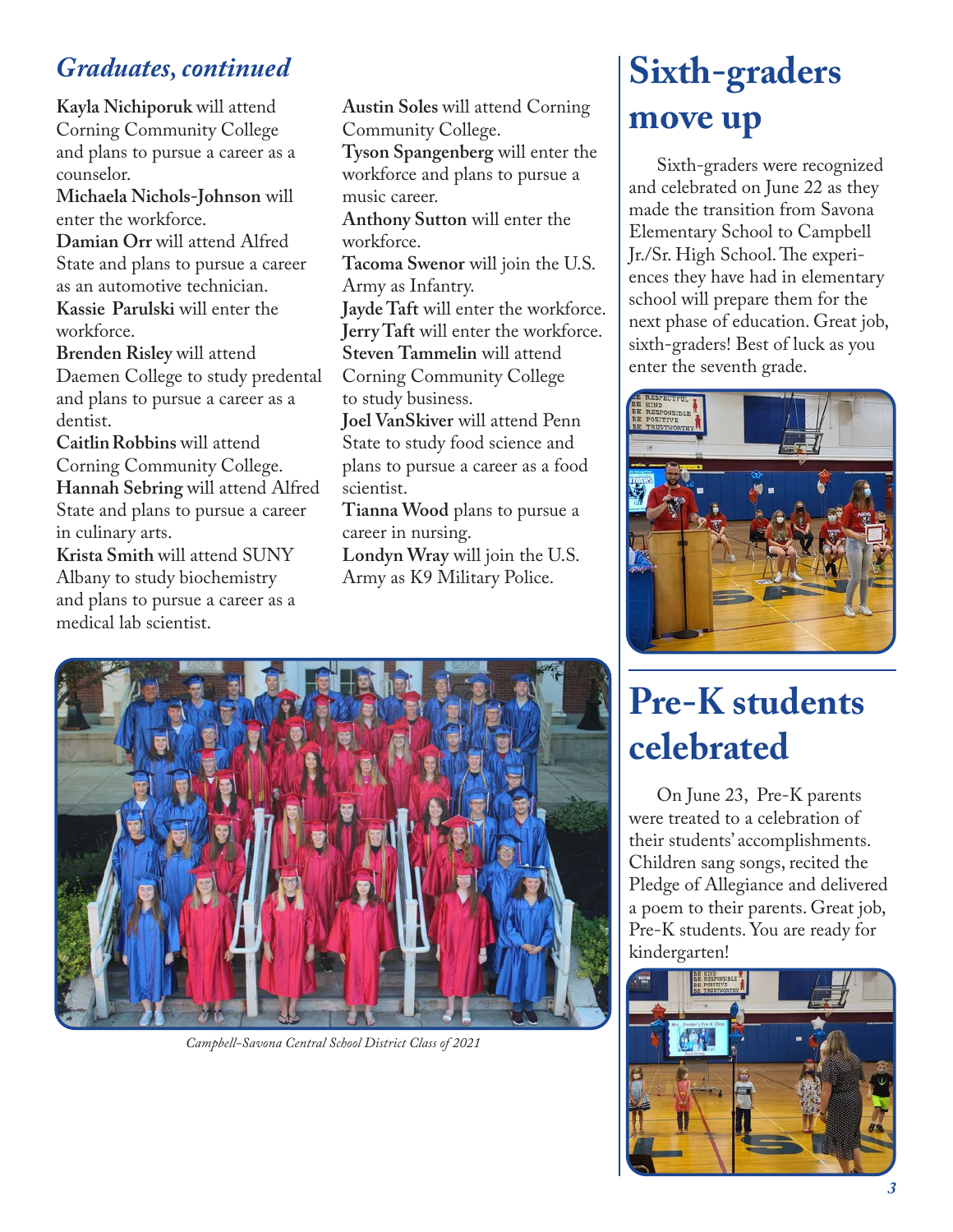Despite all that the pandemic threw our way, we officially navigated three successful interscholastic sport seasons.

Highlights from the spring season include:

A young tennis team had a strong showing at individual league play. Kyle Fitzpatrick and Sam Kephart upset the top seed in match play. They faced-off again in the finals, but fell just a bit short in a long match.

Our Varsity baseball team made it to the semi-final round of sectional play. They successfully defeated Pavilion in the first round and then traveled to Oakfield-Alabama, where they upset the top seed in the tournament 3-2. The magic didn't quite hold, as our boys fell to the eventual sectional champions, Bolivar-Richburg, with a score of 4-0.

In track and field, Leeann Cordes was a second-place finisher in her sectional event. Jay Thomas (pictured below) was crowned the



sectional champion in the discuss event. He will have the opportunity to defend that crown next spring in his senior year.

The Most Outstanding Athlete Award Winners were: Baseball – Kaden Bolt Golf – Braden Schoonover Softball – Megan Sanford Tennis – Trentyn Grant Track and Field – Leeann Cordes and Jay Thomas.

### **Athletics update Class of 2033 honored**

Donning robes and caps, our kindergartners paraded into the gymnasium to graduate from kindergarten as the Campbell-Savona class of 2033. This was a very difficult year to begin their Campbell-Savona journey and they did it so very well. Congratulations to our kindergartners in making it through this year. We are so proud!



### **C-S CTE seniors honored**

Congratulations to our seniors who completed Career and Technical Education programs at the GST BOCES Greater Southern Coopers Education Center. C-S students Tier  $\angle$  m $m$ earned several awards during their graduation **BOCES** ceremony. Honorees included: Phoebe Adams – Most Outstanding and Perfect Attendance, Nurse Assisting Jonathan Madigan – Most Professional Growth, Auto Body Meghan Blodgett – Most Professional Growth, Auto Technology Hannah Sebring – Most Outstanding Award and Top of the Trade, Culinary Arts Jacie Beebe – Perfect Attendance, New Visions Health Careers Exploration Natalie Drumm – Perfect Attendance, New Visions Health Careers Exploration Jadyn Gardner – Perfect Attendance, New Visions Health Careers Exploration Taytum Hurlburt – Perfect Attendance, New Visions Health Careers Exploration Liam Jones – Perfect Attendance, New Visions Health Careers Exploration

### *Athletics, continued*

As one year ends, another year of athletics will be just around the corner. See below for some important dates.

August 17 - Fall Sports Coach/Handbook Meeting (Mandatory) November 9 - Winter Sports Coach/Handbook Meeting (Mandatory) November 16 - Fall Sports Awards March 8 - Spring Sports Coach/Handbook Meeting (Mandatory)

March 15 - Winter Sports Awards June 14 - Spring Sports Awards

*Continued at right* All will be 6:00 p.m. start times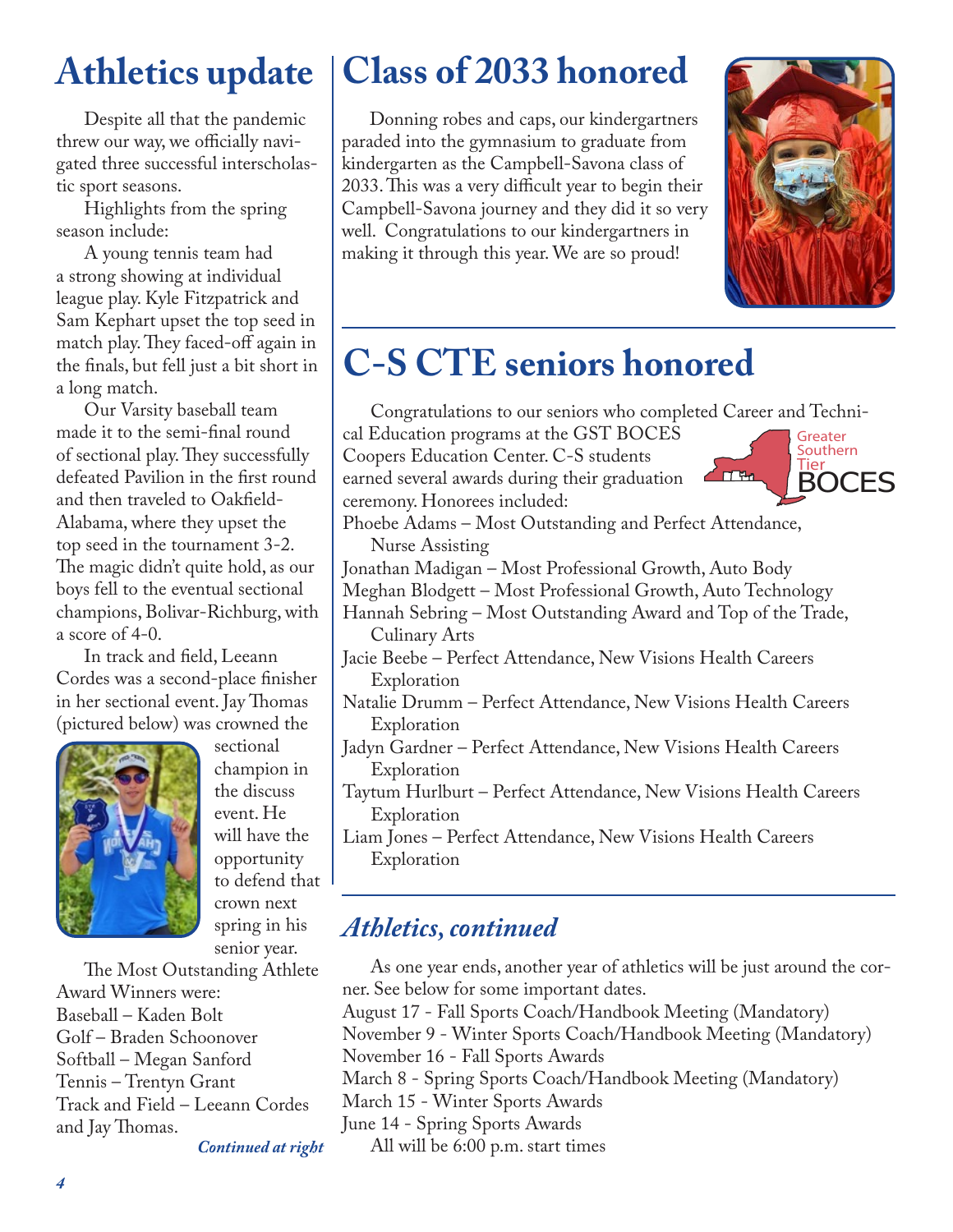### **Class of 2021 awards**

**Veterans of Foreign War Memorial Award**

Phoebe Adams Bryan Armpriest Kylie Boyle Meghan Blodgett Ethan Davidson Jenessa Davis Natalie Drumm Jadyn Gardner Lydia Hawken Taytum Hurlburt Liam Jones Aaleigha Kizis Sean McKenna Elana McNulty Elizabeth Moultrup Kayla Nichiporuk Steven Tammelin Joel VanSkiver

**Corning Area Retired Teachers Education Scholarship** Jenessa Davis

**Earl Stock Memorial Award** Tacoma Swenor

**Al Taft Memorial Award** Leeann Cordes

**Sons of the American Legion Scholarship** Jadyn Gardner Sean McKenna

#### **The Austin Construction Award**

Natalie Drumm Jadyn Gardner Emma Kephart Elana McNulty Sean McKenna Elizabeth Moultrup Joel VanSkiver

**Michael D. Francis Memorial Scholarship** Jacie Beebe

**American Red Cross Scholarship Award** Ethan Davidson

**Holly Hain Memorial Scholarship** Sean McKenna Phoebe Adams Krista Smith

**Grace Risley Memorial Award** Raven Foskey

**Lisa Allen Hawken Memorial Award** Sean McKenna Emma Kephart Lydia Hawken

**Service to School Award** Lydia Hawken

**Art Award** Zoey Bendzus

**Gerald Brown Vocal Music Award** Sean McKenna

**Carol Brown Instrumental Music Award** Jadyn Gardner

**Nancy Sheerer Memorial Music Award** Emma Kephart

**Dedication to Drama** Sean McKenna

**Drama Club Award** Ethan Davidson Emma Kephart

**Yearbook Award** Jenessa Davis

**Donald Evingham Memorial Award for Woodworking** Elana McNulty

**G. Donald Platt Memorial Citizenship Award** Phoebe Adams

**The Harold Austin Commuity Service Award** Ethan Davidson

**Volunteerism Award** Jacie Beebe

**Americanism Award** Elizabeth Moultrup Emma Kephart Joel VanSkiver

**Military Service Citizenship Award** Joel VanSkiver

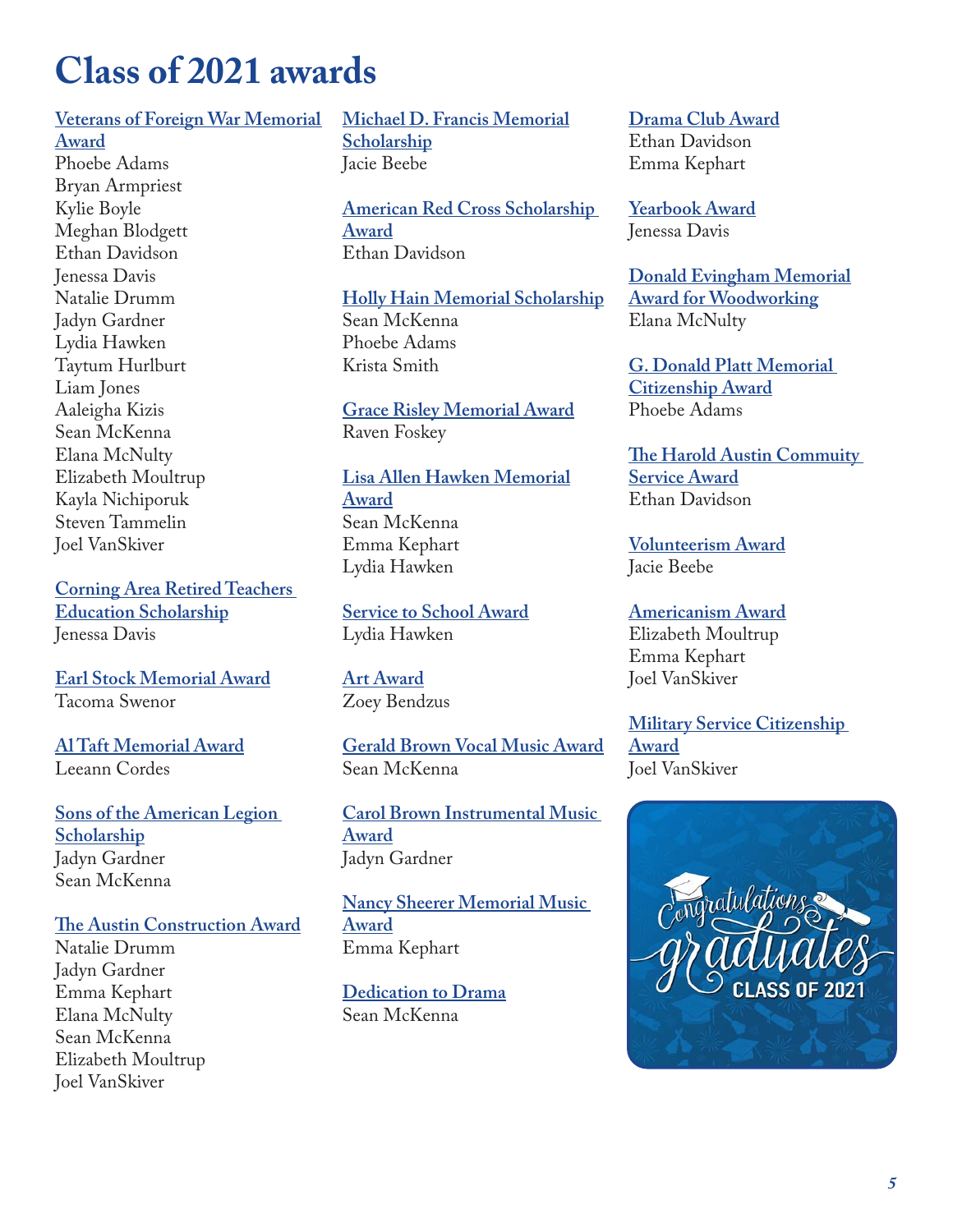### **Academic awards recognize achievements**

Students in grades 7-12 were recognized for academic achievement at the end of the school year. Seventh- and eighth-graders who received honor roll status for the first three marking periods receive the Honors designation.

Students in grades 9-12 who make either honor roll or high honor roll status for the first three marking periods are recognized each year accordingly: first year winners receive a lamp of knowledge pin, second year winners receive a medallion, third year winners receive an engraved plaque and fourth year winners receive a silver bowl.

#### **7th Grade Honor**

Emma Allard Elle Anderson Lydia Auffhammer Savannah Clark Meghan Cochran Brianna Combs Olyve Gaylor-Learn Mason LeBaron Leah Loveless Sarah McKenna Emily Payne Arianna Shuart Morgan Sutryk Carter Taft Grace Welch

#### **8th Grade Honor**

Trevor Allington Allana Atkinson Bianca Baldwin Sage Brinckerhoff Beverly Brutzman Colin Button Ethan Cardinale Lauren Cordes Zachary Corell Lucas Corey Alyssa Cornelia Ryan Davis Liliana Feldman Brook Gerow Stephanie Glunt Lilyana Hayes Joshua Ignatz Cody Mansfield Lily Mortensen Gabriel Moultrup Kali Oman

Devon Orr Zane Puffer Cadence Sick Ashlynn Stratton Owen Twist Jacob Whitmore Olivia Zimar

#### **8th Grade Presidential Winners**

Allana Atkinson Bianca Baldwin Sage Brinckerhoff Beverly Brutzman Colin Button Konnor Cook Lauren Cordes Lucas Corey Zachary Corell Liliana Feldman Lily Mortensen Kali Oman Zane Puffer Cadence Sick Jacob Whitmore Olivia Wood

#### **8th Grade Highest Average**

1st Place – Sage Brinckerhoff 2nd Place – Liliana Feldman

#### **First Year Awards**

*9th Grade* Catherine Auffhammer Conner Berger Ethan Carson Trevor Colwell Jackson Hawley Brooke Hough Nolan Jamison Samuel Kephart

Colin Klemann Jalynn Machuga Jenna Machuga Tanner Nichiporuk Joshua Putnam Anastasia Reed Isabella Reed Emma Roy William Sorber

*10th Grade* MaKenzie Hodder

#### *11th Grade*

Arianna Clowers Jay Thomas

#### *12th Grade*

Tiana Hayner Aaleigha Kizis Jerry Taft, III

#### **Second Year Awards**

*10th Grade* Alex Baldwin Ethan Bonicave Karissa Champion Donna Clark Carter Crooker Hannah Demong Hollie Demong Lucas Feldman Morgynn Hayes Harley Hilligus Madison Loyless Brionna Morse Noah Puffer Garrett Schermerhorn Fayellen Seeley Sydney Wood

*Continued on page 7*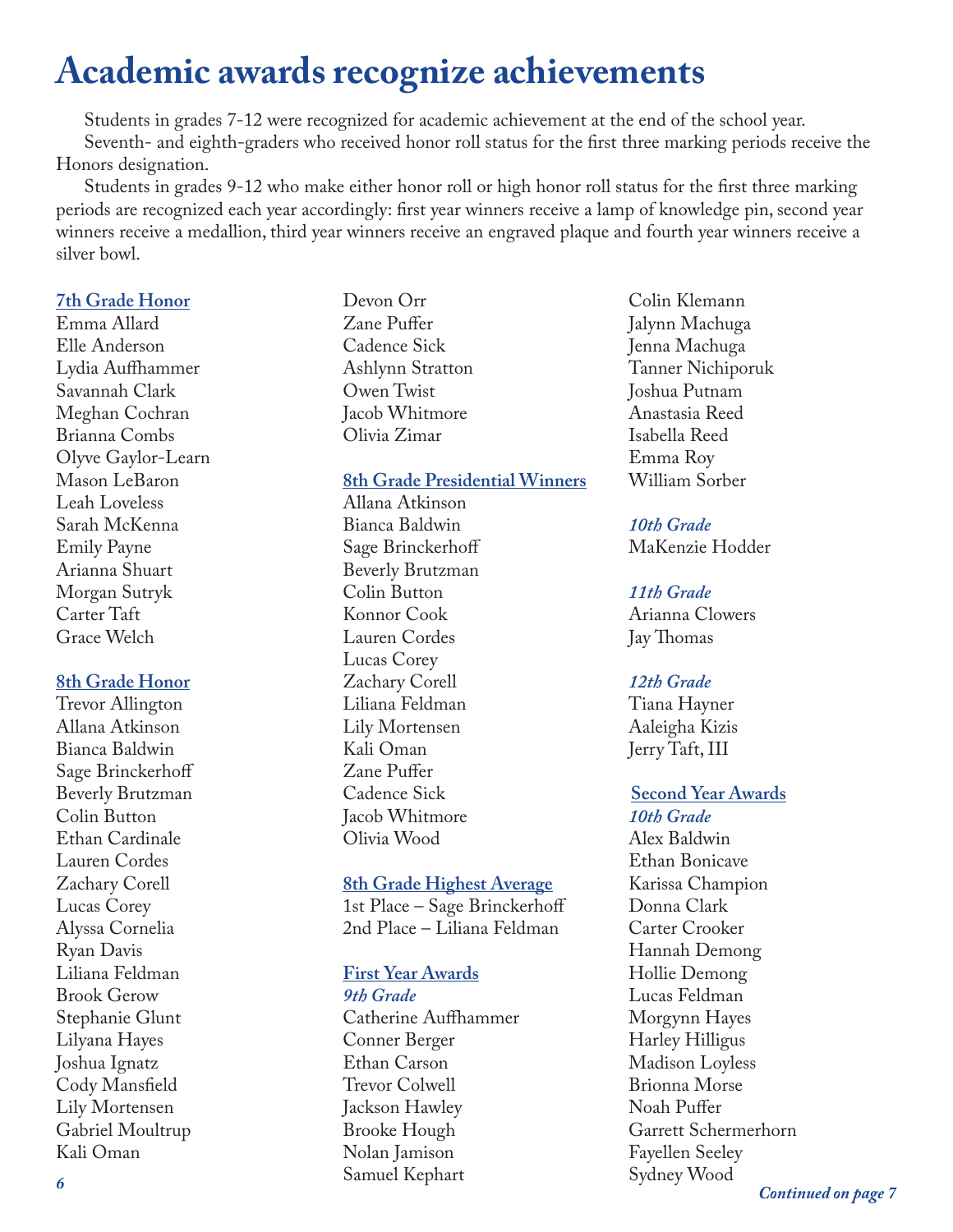### **National Honor Society students visit Savona Elementary**

For many years, students from the National Honor Society (NHS) at the High School have visited the Elementary School and read stories to the students as part of the Read Across America initiative. Read Across



*National Honor Society members read books to Elementary School students for the C-S Read Across America Day.*

America Day was March 2 of this year. However, due to COVID-19, we delayed the event. Our seniors were very adamant that this is one of their favorite events and Mrs. Kohler worked with Elementary School teachers to organize the event for June 15.

 The purpose of the Read Across America initiative is to engage students in reading and to create a love of reading that will last a lifetime. The practice of having guest readers in a classroom is a way to increase student engagement in books and reading.

 With Ms. Gaylor's help, the NHS students were able to choose from a wide array of books aimed toward social emotional learning. The NHS students visited classrooms from pre-K to sixth grade, reading stories and answering questions from elementary school students. Both high school and elementary school students enjoyed the day.

 We look forward to doing Read Across America again next year on March 2, 2022!

### **ACE health class holds drive**

The ACE health class choose a returnable bottle/can drive for their end-of-year project, with all proceeds going to the Finger Lakes Trails. The goal was to bring awareness to the importance of recycling while promoting some of our local hiking trails. To motivate our school community, they added a twist by allowing each grade level to choose a staff member to get a pie in the face. Eighth-graders raised the most money, so Mr. Kaminska had a little extra surprise in his pie. Altogether, our community



Staff members were good sports in taking pies to *the face in a wrap-up to the drive.* 

raised \$241.45 for the Finger Lakes Trails. This was a successful project because of the assistance provided by the maintenance staff. Congratulations and thank you Karrigan, Jackie, Emma, Abby, Krista and Catrice for all your hard work and determination

#### *Academic awards, continued 11th Grade* Rayna Fuller Rebekka Jones

#### *12th Grade*

Morgan Caward Mitchell Closkey Haylee Demong Kayla Nichiporuk

#### **Third Year Awards** *11th Grade*

Abigail Brinckerhoff Kade Cochran Braxtyn Elliott Karrigan Ellison Jace Gardner Saige McGarvey Abby Nichols Nicholas Prescott Brennan Robie Kaylee Sutryk Catrice Taft Casey Taylor Sage Thomas Jordan VanHousen Daniel Woolaway

#### *12th Grade*

Leeann Cordes Taytum Hurlburt Joel VanSkiver

#### **Fourth Year Silver Bowl Recipients**

Bryan Armpriest Jacie Beebe Ethan Davidson Jenessa Davis Natalie Drumm Jadyn Gardner Emma Kephart Sean McKenna Elizabeth Moultrup